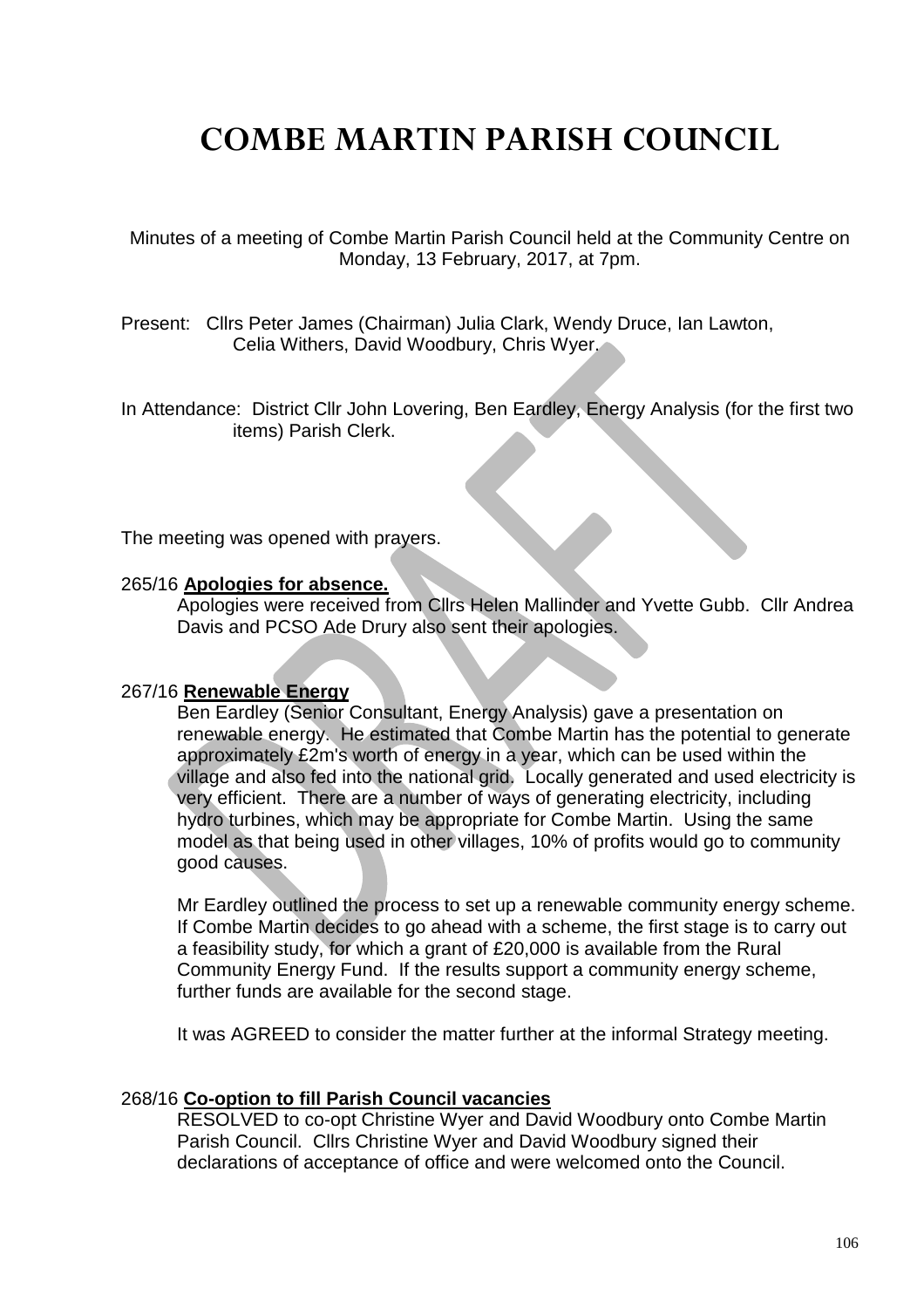# 269/16 **Annual Parish Meeting**

RESOLVED to hold the Annual Parish Meeting on Monday, 24 April, 2017 at 7pm in the Community Centre, followed by the April Interim meeting at 8pm, or on the rising of the Annual Parish Meeting.

# 270/16 **Committees**

RESOLVED to continue holding two full Council meetings monthly instead of one Council meeting and two committee meetings.

# 271/16 **Appointment of members to Committees**:

RESOLVED that Cllr David Woodbury become a member of the Audit Committee.

# 272/16 **Appointment of Representatives to Outside Bodies**:

The appointment of representatives to the following bodies was left on the table: Community Car Service Exmoor Association of Parish Councils and Exmoor Parish and Consultation Forum Housing Ambassador - Community Council of Devon

# 273/16 **Declarations of Interest.**

| Councillor            | Subject                       | Interest                         |
|-----------------------|-------------------------------|----------------------------------|
| <b>Celia Withers</b>  | Air pollution                 | Recently affected by the problem |
| <b>Christine Wyer</b> | New building at Hollands Park | Near neighbour                   |

# 274/16 **North Devon District Councillor's Report**

Borough Road

District Councillor John Lovering advised members that County Councillor Andrea Davis has confirmed that there are funds allocated in Devon County Council's highways budget to resurface Borough Road, but the monies will not be available until the beginning of the next financial year. Cllr Davis advised him that the work should be carried out between April and May, 2017.

# North Devon Theatres

North Devon Council has held a meeting at the Cedars to discuss the future of the North Devon Theatres. This meeting was well attended by members of the public. The Theatres Trust has lost a substantial sum whilst running the two theatres but NDC has found an organisation to re-open the theatres in the short term. As soon as the keys are obtained from the administrators, Parkwood Leisure will take them over and it is hoped that the theatres will be up and running again from March, 2017. Parkwood will manage the theatres for twelve months, whilst North Devon Council will obtain tenders for their management in the long term.

# 275/16 **Police Report**

PCSO Ade Drury apologised for not being at this meeting, as she was on a rest day.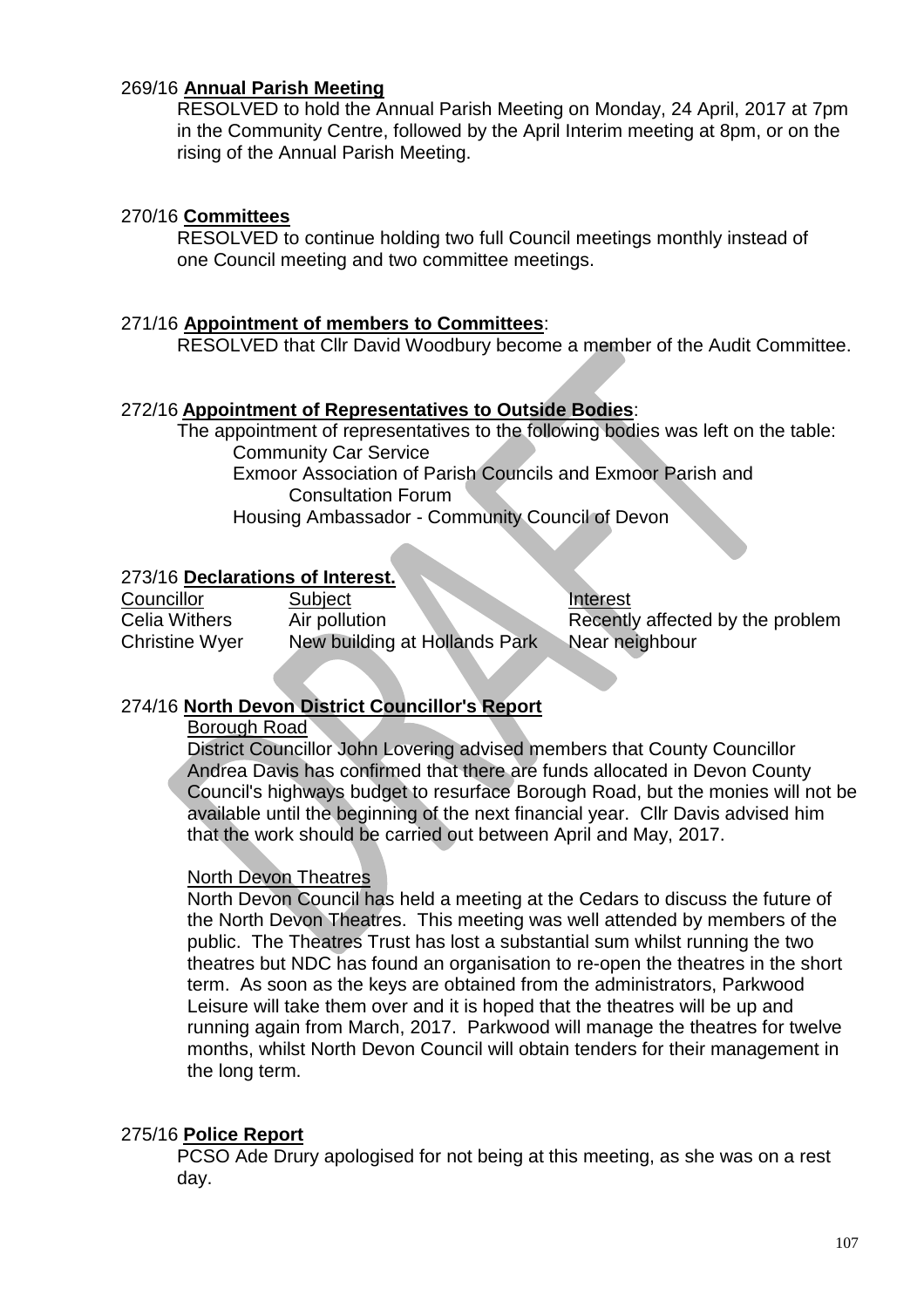The crime figures since the last meeting were 16 reported crimes compared with 6 for the previous year. The crimes were:

- 1 Threats to kill
- 1 Common Assault
- 1 Send letter/communication/article conveying a threatening message
- 1 Vehicle interference
- 1 Use of threatening/abusive/insulting words/behaviour to cause harassment/alarm/distress
- 1 Criminal Damage to property
- 1 Send letter/communication/article conveying indecent/offensive message

This appears to be a considerable increase in incidents, but seven of the reported crimes relate to two events which happened at the weekend.

#### 276/16 **Minutes of the last meeting**

RESOLVED that the Minutes of the meetings held on 9 January and 23 January, 2017, be confirmed and signed as a true record.

# 277/16 **Planning**

a Applications

62/50/16/001 - PROPOSED RE-INSTATEMENT OF RAILWAY LINE AND ANCILLARY DEVELOPMENT AT

LAND BETWEEN KILLINGTON LANE AND BLACKMORE GATE, PARRACOMBE - amended plans and additional information Applicant - Lynton and Barnstaple Railway Trust

62/50/16/002 - PROPOSED ERECTION OF RAILWAY SHED (2052sq m) FORMATION OF RAILWAY SIDINGS AND CHANGE OF USE OF AGRICULTURAL BARN TO RAILWAY WORKSHOP AT ROWLEY MOOR FARM, KENTISBURY - amended plans and details submitted 30.1.17 including further information in respect of Environmental **Statement** 

Applicant - Lynton and Barnstaple Railway Trust

62/50/16/003 - PROPOSED CHANGE OF USE OF SITE OF FORMER HOTEL TO RAILWAY CAR PARK WITH 163 CAR PARKING SPACES AND PEDESTRIAN UNDERPASS TO STATION AT SITE OF FORMER BLACKMOOR GATE HOTEL, BLACKMOOR GATE amended plan 11.05.16 and amended plans and details submitted 30.1.17 including further information in respect of Environmental Statement. Applicant - Lynton and Barnstaple Railway Trust

62/50/16/004 - PROPOSED DEMOLITION OF PUBLIC TOILETS AND SHELTER, RELOCATION OF PUBLIC CAR PARK, ERECTION OF NEW TOILETS AND INTERPRETATION BUILDING AND CHANGE OF USE OF LAND FROM AGRICULTURAL TO PUBLIC AMENITY SPACE TOGETHER WITH PROVISION OF TEMPORARY PUBLIC CAR PARK AT SITE OF CURRENT PUBLIC CAR PARK, BLACKMOOR GATE - additional information and plan 9.3.16 and amended plans and details submitted 30.1.17 including further information in respect of Environmental Statement. Applicant - Lynton and Barnstaple Railway Trust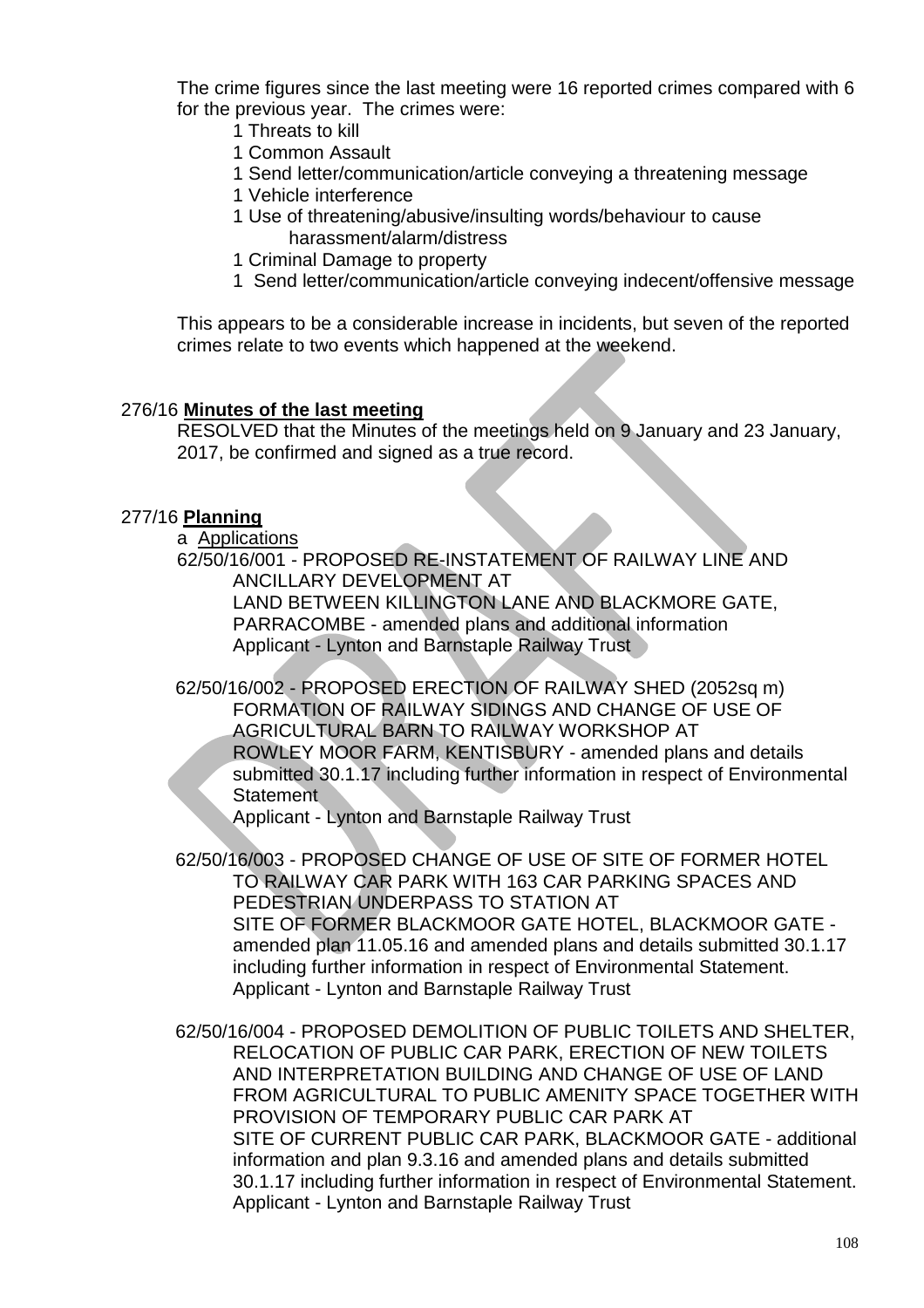62/50/17/002 - PROPOSED TEMPORARY USE OF PART OF EXISTING HIGHWAYS DEPOT AS MATERIALS RECYCLING CENTRE IN CONNECTION WITH REINSTATEMENT OF PHASE IIA OF THE LYNTON AND BARNSTAPLE RAILWAY AT BEACON DOWN DEPOT, PARRACOMBE Applicant - Lynton and Barnstaple Railway Trust

RESOLVED to advise the planning authority that this Council has no objections to any of the five above applications from the Lynton and Barnstaple Railway.

62519 - EXTENSION AND ALTERATIONS TO DWELLING AND DETACHED GARAGE AT TREETOPS, BUZZACOTT LANE Applicant – Mr Candlin

RESOLVED to recommend that the application be APPROVED, subject to the planning authority satisfying itself that the application does not conflict with the Dark Sky Policy adopted by Exmoor National Park Authority, as the property is so near the Park, and that SUDS should be used.

- b North Devon Council's planning approvals
- 62214 Replacement of 18 chalets with 14 holiday lodges at Combe Martin Beach Holiday Parc

#### cPlanning Correspondence

The following correspondence was NOTED:

i North Devon Council - advice of decision that there is no breach of planning regulations regarding the property at the rear of the former Post Office, Chapel Lane.

ii Planning Inspectorate - advice that the appeal against the planning application for an additional property at Hillside has been dismissed.

# 278/16 **Matters arising from the minutes of the last meeting**

#### a Min 241/16c - Planning - Mrs Burge

RESOLVED to reply to Mrs Burge's email, requesting that a councillor visit her to discuss the planning application for Spurway Gardens, advising her that she needs to take this up with North Devon Council which is the body that decides the outcome of the application process.

#### b Min 242/16b - Eberleigh House

The following documents were NOTED:

- Revised quotation for the works
- Revised and updated Report on the Outcomes of the Options available for the future of Eberleigh House,
- Report on the financial implications of borrowing additional funds to cover the cost.

It was NOTED that the current rate of interest for a 25 year loan to cover the amount of the quotation, using the method of repayment which results in the lowest total cost of the borrowing, is 2.58%. The options of being able to repay funds if the works costs can be reduced further were considered.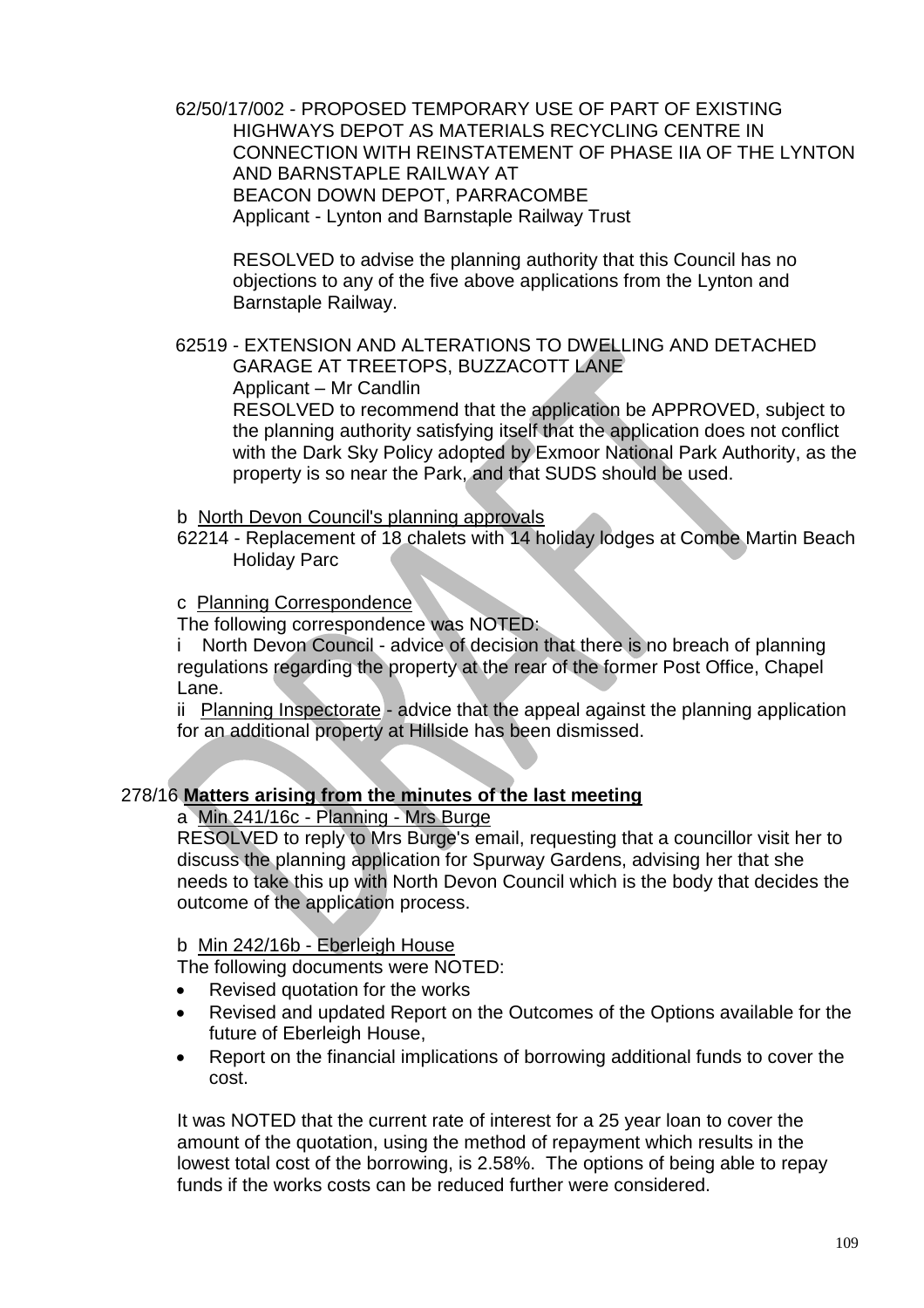RESOLVED unanimously to:

i go ahead with the conversion into two flats despite the increased costs, as this would still be the most cost effective option in the long term.

ii apply for loan sanction for the full amount of the quotation.

iii ask the other tenderer who had put in a low tender to quote again on the same premise as the revised quotation.

It was NOTED that both the gas and electric meters at Eberleigh House had developed faults and both had had to be replaced urgently. When the electric meter was replaced, the engineer only had a credit meter, so the electric meter is now a credit meter.

# c Min 242/16c - Parade Wall

The Chairman's report was NOTED. Quotes for demolishing the remainder of the wall, the installation of strengthened concrete and the installation of new railings are awaited. It is hoped to complete the works by the beginning of May.

As the works will take longer than originally expected, RESOLVED to purchase heras fencing to replace the heras fencing currently being rented, as this will be cheaper and can be used afterwards.

The crack in the wall near the play equipment has been inspected by a local builder who advises that it is a settlement crack. The water seeping out of the cliff face is ponding badly by the play equipment and a channel needs to be dug to drain the water off the site.

d Min 243/16b - Correspondence - Mrs Ellis, Street light at Kiln Lane It was NOTED that it had not been possible to obtain an address for Mrs Ellis to reply to her note.

# e Min 244/16 - Footpath bridge at Monica's Lane

The wood for repairing the bridge has been received, but the supporting structure is badly corroded. RESOLVED that the Chairman will discuss how to repair the bridge with Mr Brookman.

DCC will be asked when this footpath is likely to be considered for adding to the Definitive Map as a footpath.

# f Min 252/16 - Quarterdeck

The builders had paid for four spaces for a compound close to the Quarterdeck and have agreed to remove the compound around the Easter and Whitsun periods, by which time it is intended that there will be no need for a skip on site.

RESOLVED to ask for the builders risk assessments and plans for managing the conflict of uses for the footways around the site, especially at busy periods.

Cllr Christine Wyer declared an interest in the following item.

g Min 256/16 - Building at Hollands Park

The report of the Working Party meeting held on 26 January, 2017, was NOTED. Cllr Wendy Druce presented plans for the building. The need for drainage to cope with surface water and the planting of saplings to assist with both drainage and screening of the building and compound were considered.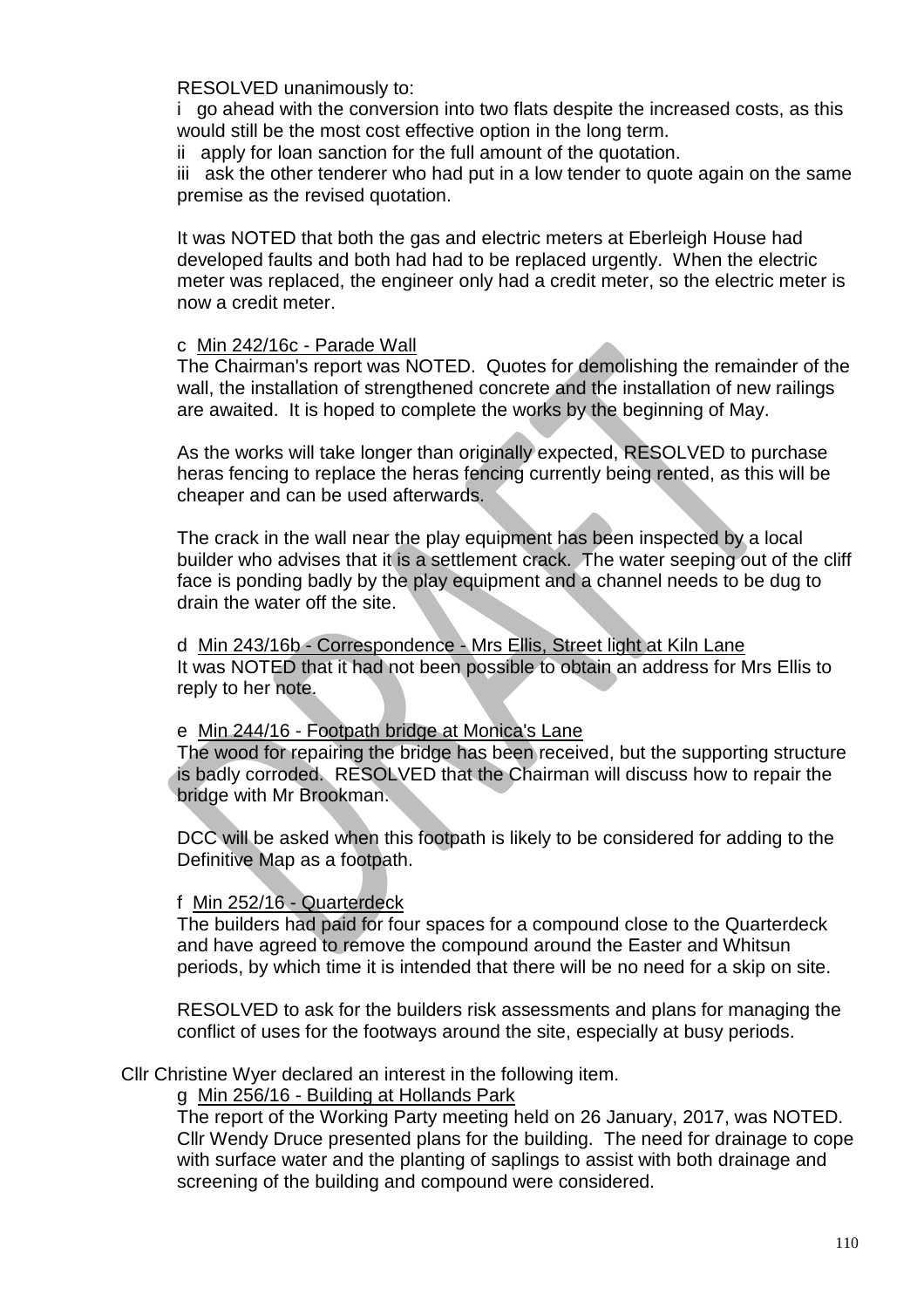RESOLVED:

i that Cllr Chris Wyer become this Council's representative to the Chapel Lane and Hollands Park Avenue Residents Association,

ii to make a pre-application enquiry to North Devon Council, and to request a site visit with a planning officer.

iii the working party is to meet again to progress the plans and the pre-application enquiry.

#### h Min 263/16 - Coastal Communities Team

The Conference has been arranged for Sunday, 19 February, 2017. Information has been advertised on Facebook and on posters around the village. A meeting will be held in the morning to set up an initial executive group to steer the project, and the relevant people and group representatives have been invited. A letter and questionnaire will be delivered to all households, inviting them to the conference and asking for their input.

The deadline to publish the final document online is 31 March, 2017.

RESOLVED that the Chairman and Personnel Committee Chairman be granted Power to Act to use the grant for printing and delivery of the questionnaires, and to complete the project within the deadlines.

#### 279/16 **Bank Closure**

The advice from Lloyds Bank plc that it will be closing Combe Martin Branch in June, 2017 was NOTED. A mobile bank will be visiting Combe Martin and details of this will be obtained when they are available.

Cllr Celia Withers declared an interest in the following item.

#### 280/16 **Air pollution**

Cllr Celia Withers' report on an incident of suspected carbon monoxide poisoning, at a time when traffic lights were in use outside the property, was NOTED.

# RESOLVED to:

a write to Devon County Council asking that, in future, traffic lights should not be used to manage traffic flows in narrow urban spaces,

b ask DCC if contractors using traffic lights can display signs asking drivers to turn off their engines whilst waiting at traffic lights.

# 281/17 **Reports from Representatives to Outside Bodies**

#### Museum

The microscope has arrived and is amazing. There will be a press release soon and a launch party. A donation of £500 towards the cost was gratefully received from the Earl of Rone Council.

The North Devon Coast AONB wants to put a bat display in the Sail Loft. The ND AONB will be holding a Bioblitz day on the Beach and will use the microscope, with refreshments being provided in the Sail Loft.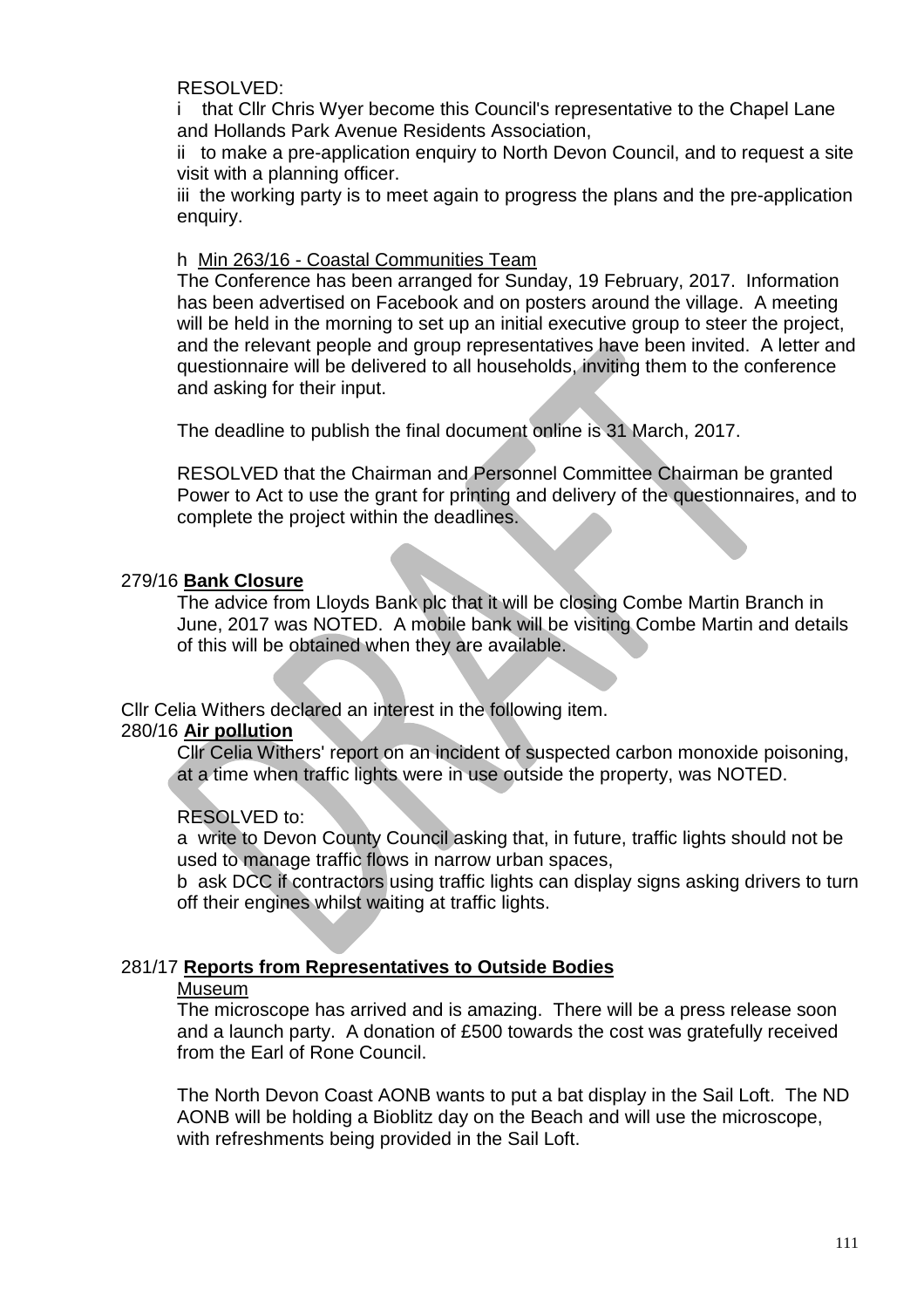# 282/16 **Correspondence**

a The following items were NOTED:

Trinity House - notice of inspection of Aid to Navigation on 27 February, 2017 Combe Martin Museum - minutes of December 2016 meeting

b South West Coast Path and Exmoor National Park - moving of SWCPath The request that this Council should re-consider the proposal to move the South West Coast Path from Lester Point to Cobblers Park and include Cobblers Park as access land was NOTED. RESOLVED to invite a representative from ENPA to the interim meeting to discuss the proposal.

c Devon Communities Together - agreement for the Housing Needs Survey RESOLVED that:

i the Chairman sign the agreement for the Housing Needs Survey.

ii the Chairman and Personnel Committee Chairman be granted Power to Act to authorise the spending of the sum of £1,048 included in the grant for the distribution of the survey.

d Village Hall Management Committee

There were no objections to the VHMC installing two flags against the wall of the Village Hall to replace the flagpoles.

Cllr Ian Lawton declared an interest in the following item.

e Pat Rice - pavement obstruction

RESOLVED to report the obstruction to DCC again.

f Parochial Church Council, St Peter ad Vincula - Church Clock

The letter from the PCC, advising that the Church clock needs to be repaired, was NOTED. RESOLVED to advise the PCC that this Council is very sorry to hear this news but is not in a position to assist with the cost of repairs.

g Communities Prepared - invitation to flooding training

Councillor Ian Lawton agreed to attend the training if it did not clash with other commitments.

h NHS - Acute Services Review

Members agreed that they would all register to attend the briefing on the Acute Services Review.

i Peter Wilko - Adderstable Woods

The email from Mr Wilko was referred to the Interim meeting.

# 283/16 **Dates of meetings**

Audit Committee - 1 March, 2017 at 6.30pm in the Clerk's Office Interim meeting - Monday, 27 February, 2017 at 6.30pm at the Community Centre Personnel Committee - Wednesday, 22 February, 2017 at 12 noon in the Clerk's **Office** 

Beach policies meeting – cancelled and agenda will be incorporated into the Interim meeting.

Strategy working party - Wednesday, 15 February, 2017 at 6.30pm in the Clerk's Office.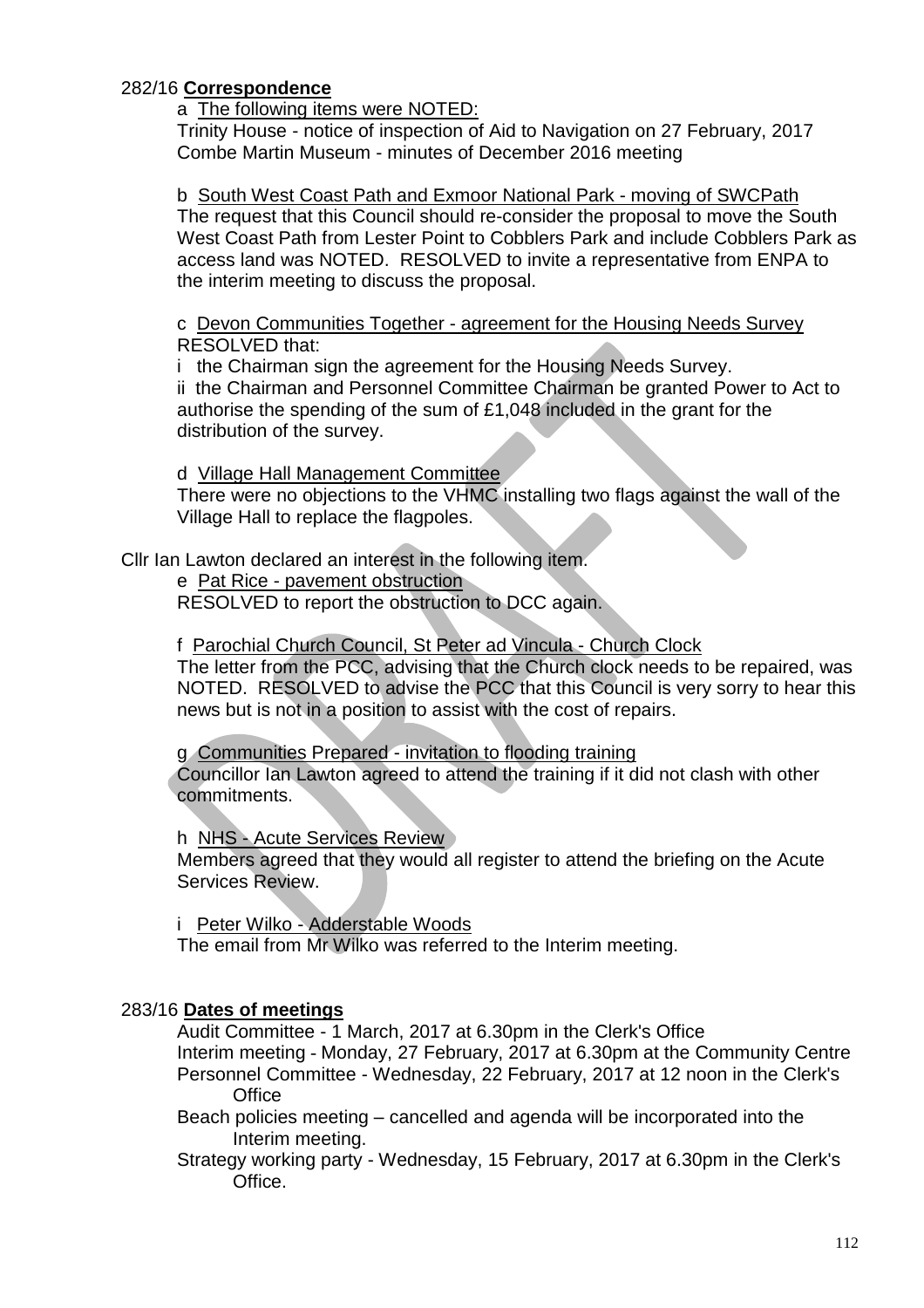| 284/16 Finance<br><b>Balances</b><br>а                                                                                                                                         |                                                                                                          |                                                                                                              |                                                                                                              |                                                                                                               |                                                                                                          |                                                                                                              |                                                                                            |                                                                                             |  |  |
|--------------------------------------------------------------------------------------------------------------------------------------------------------------------------------|----------------------------------------------------------------------------------------------------------|--------------------------------------------------------------------------------------------------------------|--------------------------------------------------------------------------------------------------------------|---------------------------------------------------------------------------------------------------------------|----------------------------------------------------------------------------------------------------------|--------------------------------------------------------------------------------------------------------------|--------------------------------------------------------------------------------------------|---------------------------------------------------------------------------------------------|--|--|
| Balance b/fwd<br>at 1 January 2017                                                                                                                                             |                                                                                                          |                                                                                                              |                                                                                                              |                                                                                                               | 144012.02                                                                                                |                                                                                                              |                                                                                            |                                                                                             |  |  |
| less outstanding chqs                                                                                                                                                          |                                                                                                          |                                                                                                              |                                                                                                              |                                                                                                               |                                                                                                          | 9414.89                                                                                                      |                                                                                            |                                                                                             |  |  |
| <b>Income</b><br>Rents<br>Car parks<br><b>Com Centre</b><br><b>Seacott Water</b><br>Interest<br><b>Total income</b>                                                            |                                                                                                          |                                                                                                              |                                                                                                              | 1650.00<br>2490.00<br>341.40<br>25.15<br>0.96<br>4507.51                                                      |                                                                                                          | 134597.13                                                                                                    |                                                                                            |                                                                                             |  |  |
| 14237.49<br><b>Expenses</b>                                                                                                                                                    |                                                                                                          |                                                                                                              |                                                                                                              |                                                                                                               |                                                                                                          |                                                                                                              |                                                                                            |                                                                                             |  |  |
| Balance carried forward<br>plus outstanding chqs                                                                                                                               |                                                                                                          |                                                                                                              |                                                                                                              |                                                                                                               | 124867.15<br>1190.00                                                                                     |                                                                                                              |                                                                                            |                                                                                             |  |  |
| <b>Balance in bank</b><br>as at 31 January 2017<br>b Car Park takings - gross of VAT                                                                                           |                                                                                                          |                                                                                                              |                                                                                                              |                                                                                                               | 126057.15                                                                                                |                                                                                                              |                                                                                            |                                                                                             |  |  |
| <b>Gross Takings</b>                                                                                                                                                           | <b>Meters</b><br>Only                                                                                    | <b>Meters</b><br>and<br>Season<br><b>Tickets</b>                                                             | <b>Meters</b><br>Only                                                                                        | <b>Meters</b><br>and<br>Season<br><b>Tickets</b>                                                              | <b>Meters</b><br>Only                                                                                    | <b>Meters</b><br>and<br>Season<br><b>Tickets</b>                                                             | <b>Meters</b><br>Only                                                                      | <b>Meters</b><br>and<br>Season<br><b>Tickets</b>                                            |  |  |
| <b>April</b><br>May<br>June<br>July<br><b>August</b><br><b>September</b><br>October<br><b>November</b><br><b>December</b><br><b>January</b><br><b>February</b><br><b>March</b> | 4,649<br>8,117<br>9,175<br>15,497<br>26,407<br>9,286<br>4,366<br>1,497<br>1,724<br>853<br>1,004<br>2,840 | 6,094<br>9,937<br>11,085<br>17,177<br>27,467<br>11,016<br>5,151<br>2,657<br>1,944<br>1,513<br>1,144<br>4,215 | 6,948<br>8,053<br>10,050<br>16,380<br>23,512<br>10,285<br>5,111<br>2,747<br>1,900<br>1,423<br>1,460<br>3,785 | 8,253<br>11,238<br>12,305<br>18,266<br>24,796<br>11,325<br>5,251<br>3,572<br>2,260<br>1,923<br>1,715<br>5,915 | 8,713<br>9,085<br>10,343<br>14,660<br>22,436<br>10,810<br>7,071<br>0<br>2,253<br>1,545<br>1,554<br>5,466 | 10,643<br>10,676<br>15,443<br>16,630<br>23,127<br>12,160<br>7,466<br>580<br>3,373<br>3,260<br>2,114<br>8,431 | 5,259<br>8,963<br>12,418<br>14,829<br>26,088<br>10,369<br>7,080<br>1,053<br>2,801<br>1,382 | 7,129<br>11,878<br>15,853<br>17,054<br>27,778<br>11,109<br>8,062<br>1,693<br>3,661<br>2,372 |  |  |